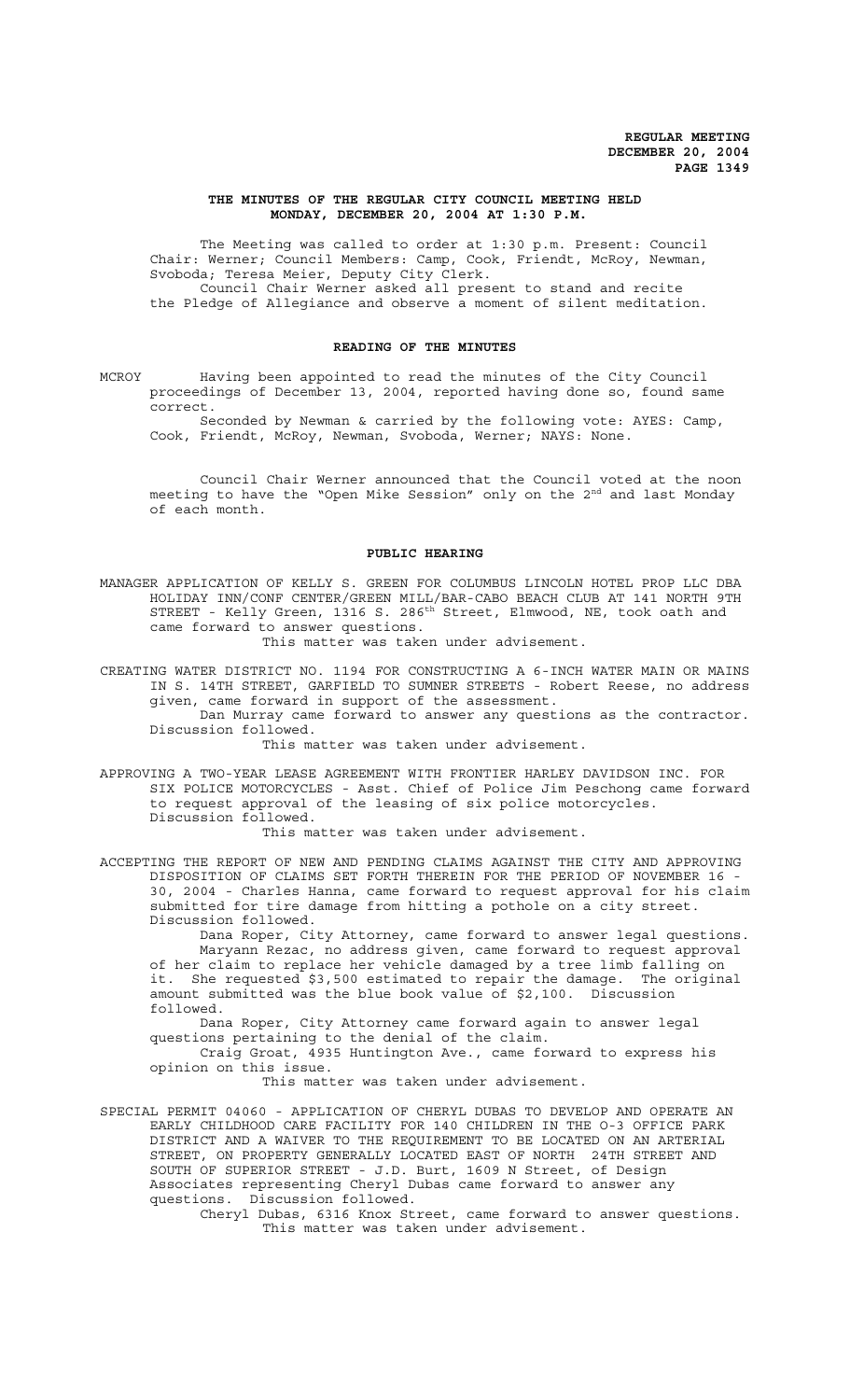ADOPTING A SCHEDULE OF WASTEWATER SURCHARGE UNIT COSTS FOR CUSTOMERS OF THE LINCOLN WASTEWATER SYSTEM SUBJECT TO SAID SURCHARGE - Gary Thalken, Wastewater Dept., came forward to request an increase in the wastewater surcharge which was last increased in 1998. This matter was taken under advisement.

ACCEPTING THE STEVENS CREEK FLOODPRONE AREAS AS THE BEST AVAILABLE INFORMATION FOR LOCAL FLOOD REGULATION PURPOSES - Nicole Fleck-Tooze, Public Works Dept., came forward with answers to questions asked the previous week on this issue. Discussion followed.

Pat O'Neill, of Camp, Dresser, McKee, Inc. Project Engineer, stated the FEMA guidelines were followed very closely and discussed the special components to the culverts and overall modeling. Brian Dunnigan, Dept. of Natural Resources, stated he partnered

with the City to update the flood maps. Discussion followed.

Ronnie Wood, 7321 Morrill Ave, came forward to ask questions. Dick Esseks, 7911 Colby St., member of Friends of Wilderness Park, came forward with concerns.

Peter Katt, Pierson Fitchett Law Firm, 1045 Lincoln Mall, Suite 200, came forward representing Prairie Village and to present an amendment #3 to Bill No. 04R-322. Discussion followed.

Mark Mainelli, 6920 Van Dorn, President of Mainelli, Wagner, & Associates, came forward as a consultant to discuss his findings on this project in Prairie Village and approved the mapping of Stevens Creek. Discussion followed.

Steve Champoux, Prairie Homes, disagreed with the flood plain map. Discussion followed.

Stacy Taylor, 2548 N. 83rd Street, requested clarification of what the flood plains remapping means. Discussion followed. This matter was taken under advisement.

#### **TOOK BREAK 3:14 P.M. RECONVENED 3:25 P.M.**

# **MISCELLANEOUS BUSINESS**

Craig Groat, 4935 Huntington Avenue, came forward to state the lowest bid does not always mean the best work and presented pictures of the sidewalk repairs.

This matter was taken under advisement.

Dave Heffelbower, 1431 D Street, stated it is his feelings that anyone who tramples the Constitution are enemies of the United States and the City of Lincoln. He, also, stated after being tested by the County Health Board he was ruled to be totally sane. Discussion followed.

This matter was taken under advisement.

Mike Morosin, 2055 "S" Street, came forward to present a letter of apology from Urban Development in reference to moving his house for the Antelope Valley project. He questioned the legality of the new rule of having the "open mike" session only on the 2<sup>nd</sup> and last Monday of the month.

Dana Roper, City Attorney, stated the Council is in compliance with State law with the new "open mike" policy. The Council can be contacted by e-mail, letters, phone calls, or personal contact on issues of importance to the public as well as coming forward during the "open mike" session.

This matter was taken under advisement.

**\*\* END OF PUBLIC HEARING \*\***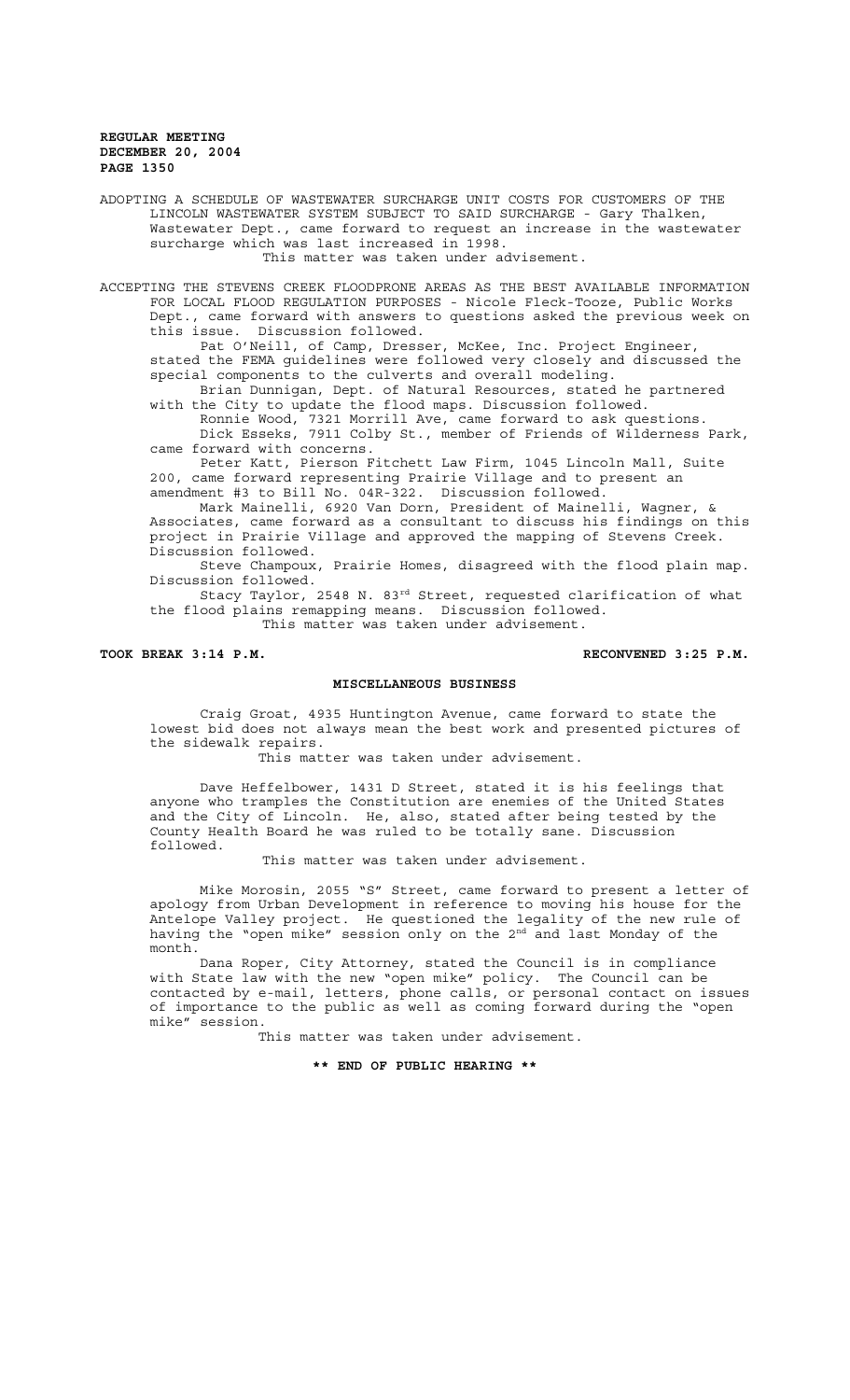# **COUNCIL ACTION**

#### **LIQUOR RESOLUTIONS**

MANAGER APPLICATION OF KELLY S. GREEN FOR COLUMBUS LINCOLN HOTEL PROP LLC DBA HOLIDAY INN/CONF CENTER/GREEN MILL/BAR-CABO BEACH CLUB AT 141 NORTH 9TH STREET - CLERK read the following resolution, introduced by Ken Svoboda, who moved its adoption:

A-83129 WHEREAS, Columbus Lincoln Hotel Prop LLC dba Holiday Inn/Conf Center/Green Mill/Bar-Cabo Beach Club located at 141 N. 9th Street, Lincoln, Nebraska has been approved for a Retail Class "CK" liquor

license, and now requests that Kelly S. Green be named manager;

WHEREAS, Kelly S. Green appears to be a fit and proper person to manage said business.

NOW, THEREFORE, BE IT RESOLVED by the City Council of the City of Lincoln, Nebraska:

That after hearing duly had as required by law, consideration of the facts of this application, the Nebraska Liquor Control Act, and the pertinent City ordinances, the City Council recommends that Kelly S. Green be approved as manager of this business for said licensee. The City Clerk is directed to transmit a copy of this resolution to the Nebraska Liquor Control Commission.

Introduced by Ken Svoboda Seconded by Camp & carried by the following vote: AYES: Camp, Cook, Friendt, McRoy, Newman, Svoboda, Werner; NAYS: None.

# **ORDINANCES - 2ND READING**

CREATING WATER DISTRICT NO. 1194 FOR CONSTRUCTING A 6-INCH WATER MAIN OR MAINS IN S. 14TH STREET, GARFIELD TO SUMNER STREETS - CLERK read an ordinance, introduced by Glenn Friendt, creating Water District No. 1194 designating the real estate to be benefitted, providing for assessment of the costs of the improvements constructed therein, providing for the acquisition of easements and additional right-of-way, if necessary, and repealing all ordinances or parts of ordinances in conflict herewith, the second time.

APPROVING A TWO-YEAR LEASE AGREEMENT WITH FRONTIER HARLEY DAVIDSON INC. FOR SIX POLICE MOTORCYCLES - PRIOR to reading:

SVOBODA Moved to waive the rules to have  $2<sup>nd</sup>$  and  $3<sup>rd</sup>$  reading this date. Seconded by Friendt & carried by the following vote: AYES: Camp, Cook, Friendt, McRoy, Newman, Svoboda, Werner; NAYS: None.

CLERK Read an ordinance, introduced by Glenn Friendt, accepting and approving a lease agreement between the City of Lincoln, Nebraska and Frontier Harley Davidson Leasing for six Harley Davidson police motorcycles for use by the Police Department, the second time.

FRIENDT Moved to pass the ordinance as read. Seconded by Svoboda & carried by the following vote: AYES: Camp, Cook, Friendt, McRoy, Newman, Svoboda, Werner; NAYS: None. The ordinance, being numbered **#18487**, is recorded in Ordinance Book 202, Page

#### **RESOLUTIONS**

|      | ACCEPTING THE REPORT OF NEW AND PENDING CLAIMS AGAINST THE CITY AND APPROVING |
|------|-------------------------------------------------------------------------------|
|      | DISPOSITION OF CLAIMS SET FORTH THEREIN FOR THE PERIOD OF NOVEMBER 16 -       |
|      | 30, 2004 - PRIOR to reading:                                                  |
| CAMP | Moved to consider the claims of Hanna & Rezac separately from the             |
|      | rest of the claims.                                                           |
|      | Seconded by McRoy & carried by the following vote: AYES: Camp,                |
|      | Cook, Friendt, McRoy, Newman, Svoboda, Werner; NAYS: None.                    |
| CAMP | Moved to split action on consideration of the Hanna and Rezac                 |
|      | claim denial.                                                                 |
|      | Seconded by McRoy & carried by the following vote: AYES: Camp,                |
|      | Cook, Friendt, McRoy, Newman, Svoboda, Werner; NAYS: None.                    |
| CAMP | Moved to allow claim for \$514.08 of Charles Hanna.                           |
|      | Seconded by McRoy & LOST by the following vote: AYES: Camp, McRoy;            |
|      | NAYS: Cook, Friendt, Newman, Svoboda, Werner.                                 |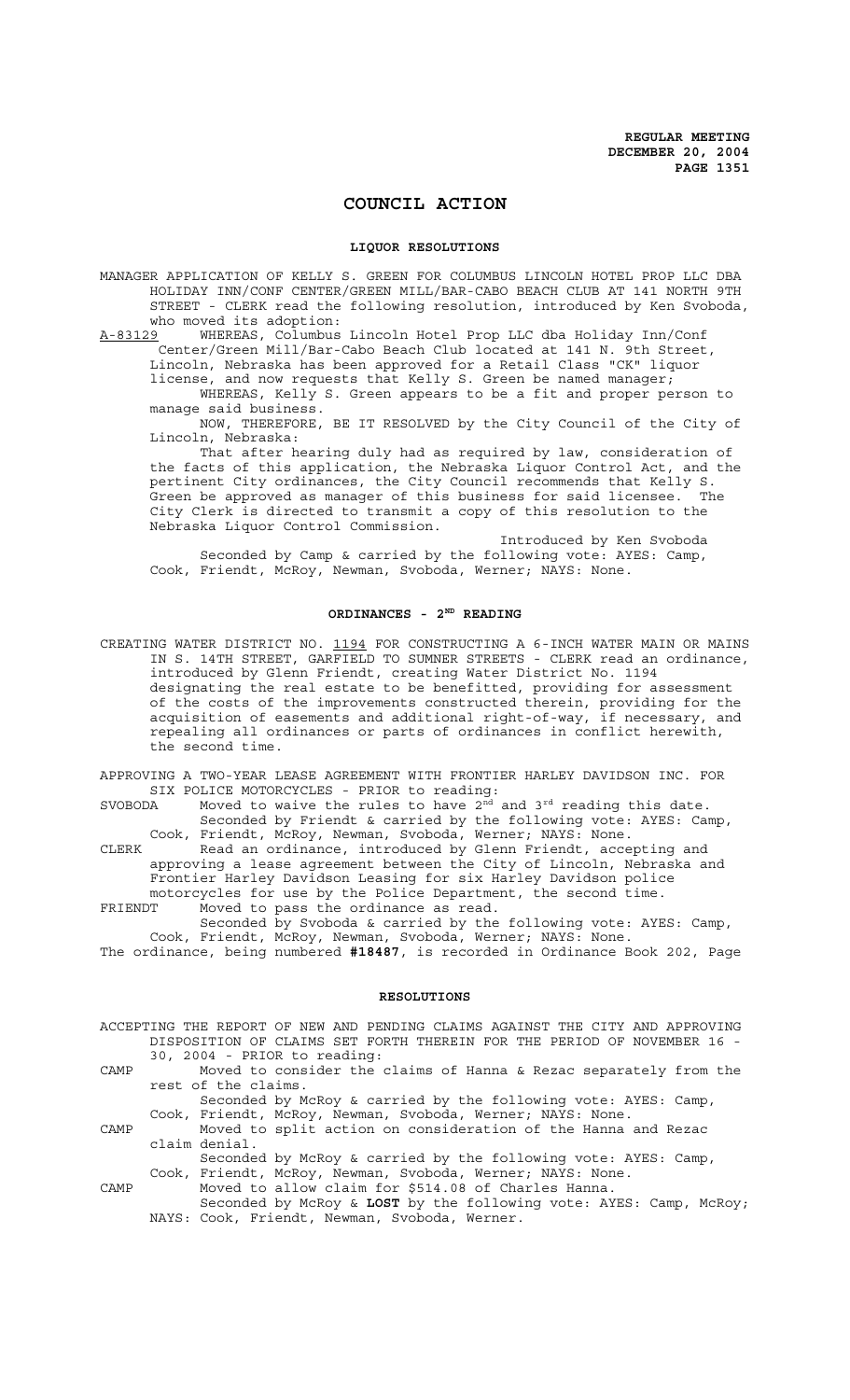CAMP Moved to allow claim of \$2,100.00 for Maryann Rezac. Seconded by McRoy & **LOST** by the following vote: AYES: Camp, Friendt, Svoboda; NAYS: Cook, McRoy, Newman, Werner. CLERK Read the following resolution, introduced by Glenn Friendt, who moved its adoption: A-83130 BE IT RESOLVED by the City Council of the City of Lincoln, Nebraska: That the claims listed in the attached report, marked as Exhibit "A", dated December 1, 2004, of various new and pending tort claims filed against the City of Lincoln with the Office of the City Attorney or the Office of the City Clerk, as well as claims which have been disposed of, are hereby received as required by Neb. Rev. Stat. § 13-905 (Reissue 1997). The dispositions of claims by the Office of the City Attorney, as shown by the attached report, are hereby approved: **DENIED DENIED** Cynthia C. Siems & **ALLOWED OR SETTLED** Cynthia C. Siems &<br>American Family Insurance Group (Claim No. 099SUB1005177481-1) \$1,000.00 American Family Insurance Group \$8,000.00<br>Maryann Rezac 3,442.52 Therahlee Guevara & Cornelio Guevara 1,500.11<br>Micah Cluck 405.18 Christopher Rood 995.92 Maryann Rezac 3,442.52 Therahlee Guevara & Cornelio Guevara 1,500.11 Micah Cluck 405.18 Christopher Rood 995.92 eddie Robinson & Marsha Robinson 1,600.00<br>NAS\* Edward Goff 70.00 Larry E. Maas NAS\* Edward Goff 70.00 Lui<sub>r</sub><br>Charles Hanna Matthew F. Wright 53.00 \*No Amount Specified The City Attorney is hereby directed to mail to the various claimants listed herein a copy of this resolution which shows the final disposition of their claim. Introduced by Glenn Friendt Seconded by Svoboda & carried by the following vote: AYES: Camp, Cook, Friendt, McRoy, Newman, Svoboda, Werner; NAYS: None. SETTING INTEREST RATE & LEVYING THE ASSESSMENTS ON SPECIAL ASSESSMENT GROUP I WATER DISTRICT 1190 AS APPROVED BY THE BOARD OF EQUALIZATION OF DECEMBER 13, 2004 - CLERK read the following resolution, introduced by Glenn Friendt, who moved its adoption:<br>A-83131 BE IT RESOLVED by the City Counc BE IT RESOLVED by the City Council of the City of Lincoln, Nebraska that: The special taxes assessed Dec. 13, 2004, to pay the costs of the improvements in Water District #1190 are hereby levied and shall bear interest at 6.2521% per annum and that the period of time in which the assessments are to be paid shall be as follows: 20 years - Water District #1190 Introduced by Glenn Friendt Seconded by Svoboda & carried by the following vote: AYES: Camp, Cook, Friendt, McRoy, Newman, Svoboda, Werner; NAYS: None. APPOINTING RICHARD EVNEN AND DAWN E. ROCKEY TO THE LINCOLN ELECTRIC SYSTEM ADMINISTRATIVE BOARD FOR THREE-YEAR TERMS EXPIRING DECEMBER 31, 2007 - CLERK read the following resolution, introduced by Glenn Friendt, who moved its adoption: A-83132 BE IT RESOLVED by the City Council of the City of Lincoln, Nebraska:

That the appointment of Richard Evnen, and Dawn E. Rockey to the Lincoln Electric System Administrative Board for three-year terms expiring December 31, 2007, is hereby approved.

Introduced by Glenn Friendt Seconded by Svoboda & carried by the following vote: AYES: Camp, Cook, Friendt, McRoy, Newman, Svoboda, Werner; NAYS: None.

REAPPOINTING RON ECKLUND TO THE LINCOLN ELECTRIC SYSTEM ADMINISTRATIVE BOARD FOR A THREE-YEAR TERM EXPIRING DECEMBER 31, 2007 - CLERK read the following resolution, introduced by Glenn Friendt, who moved its adoption:

A-83133 BE IT RESOLVED by the City Council of the City of Lincoln, Nebraska:

That the reappointment of Ron Ecklund to the Lincoln Electric System Administrative Board for a three-year term expiring December 31, 2007 is hereby approved.

Introduced by Glenn Friendt Seconded by Svoboda & carried by the following vote: AYES: Camp, Cook, Friendt, McRoy, Newman, Svoboda, Werner; NAYS: None.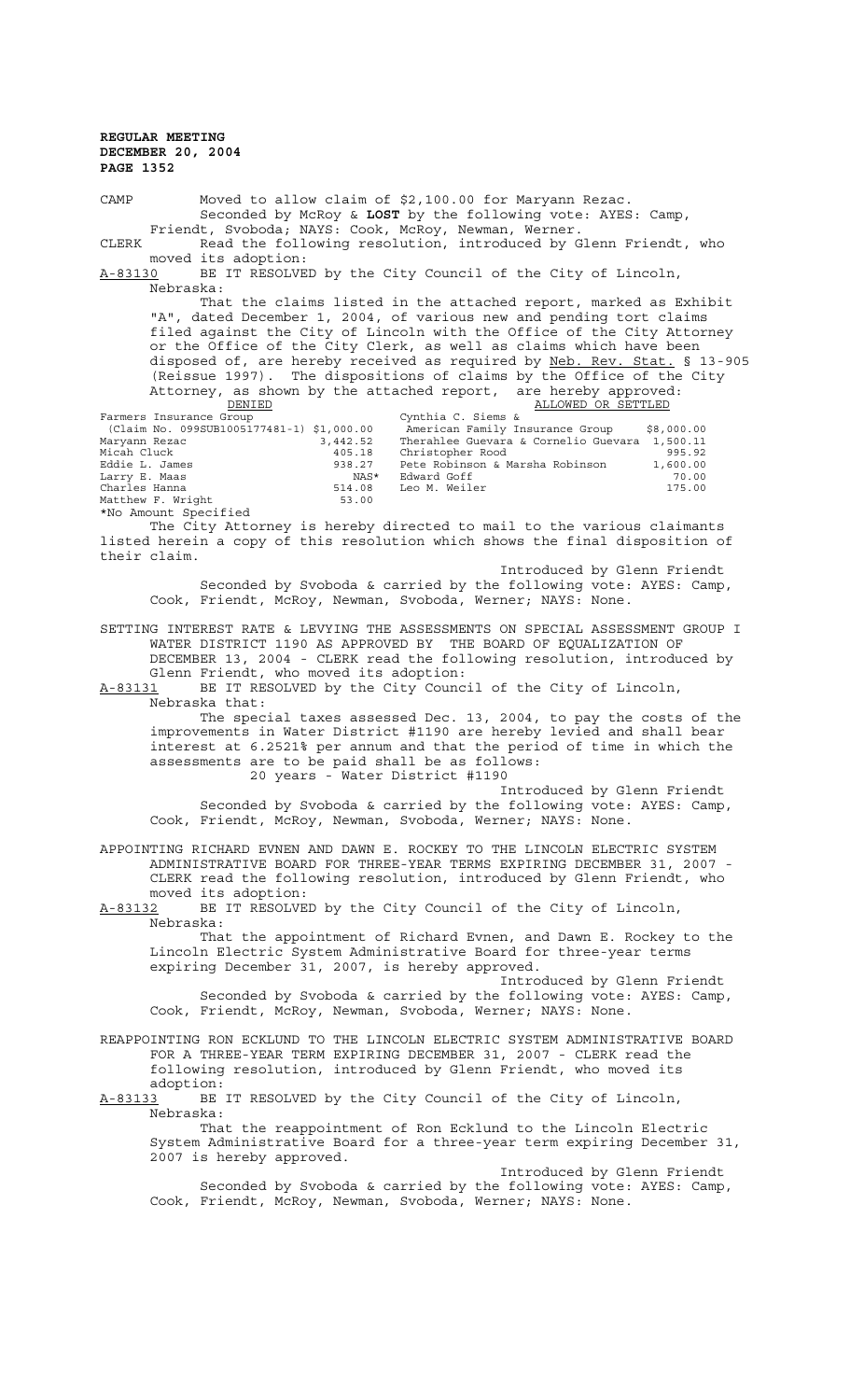SPECIAL PERMIT 04060 - APPLICATION OF CHERYL DUBAS TO DEVELOP AND OPERATE AN EARLY CHILDHOOD CARE FACILITY FOR 140 CHILDREN IN THE O-3 OFFICE PARK DISTRICT AND A WAIVER TO THE REQUIREMENT TO BE LOCATED ON AN ARTERIAL STREET, ON PROPERTY GENERALLY LOCATED EAST OF NORTH 24TH STREET AND SOUTH OF SUPERIOR STREET - CLERK read the following resolution, introduced by Glenn Friendt, who moved its adoption:

A-83134 WHEREAS, Lincoln Federal Savings Bank has submitted an application designated as Special Permit No. 04060 for authority to operate an early childhood care facility for up to 140 children in the O-3 Office Park District on property located at N. 24th Street south of Superior Street, and legally described to wit:

> A part of Lot 3, Block 2, Northview 1st Addition, located in the Northeast Quarter of the Northeast Quarter of Section 12, Township 10 North, Range 6 East of the 6th P.M., Lincoln, Lancaster County, Nebraska and more particularly described as follows:

> Beginning at the southwest corner of said Lot 3; thence in a northerly direction, along the west line of said Lot 3, on an assumed bearing of north 00 degrees 03 minutes 44 seconds east, for a distance of 229.50 feet to the northwest corner of said Lot 3; thence south 89 degrees 56 minutes 25 seconds east, along the north line of said Lot 3, for a distance of 67.40 feet; thence along the north line of said Lot 3, on a curve to the left having a radius of 600.00 feet and an arc length of 101.41 feet, being subtended by a chord of north 85 degrees 11 minutes 05 seconds east, for a distance of 101.29 feet; thence south 09 degrees 39 minutes 25 seconds east for, a distance of 192.84 feet to a point on the south line of said Lot 3; thence south 76 degrees 36 minutes 44 seconds west, along the south line of said Lot 3, for a distance of 206.54 feet to the point of beginning; said property contains 38,752 sq. ft. more or less.

WHEREAS, the community as a whole, the surrounding neighborhood, and the real property adjacent to the area included within the site plan for this early childhood care facility will not be adversely affected by granting such a permit; and

WHEREAS, said site plan together with the terms and conditions hereinafter set forth are consistent with the comprehensive plan of the City of Lincoln and with the intent and purpose of Title 27 of the Lincoln Municipal Code to promote the public health, safety, and general welfare.

NOW, THEREFORE, BE IT RESOLVED by the City Council of the City of Lincoln, Nebraska:

That the application of Lincoln Federal Savings Bank, hereinafter referred to as "Permittee", to operate an early childhood care facility for 140 children in the O-3 Office Park District be and the same is hereby granted under the provisions of Section 27.63.070 of the Lincoln Municipal Code upon condition that construction of said early childhood care facility be in strict compliance with said application, the site plan, and the following additional express terms, conditions, and requirements:

1. This permit approves the operation of an early childhood care facility for up to 140 children in the O-3 Office Park District. 2. A waiver to the requirement that the facility be located on an arterial street is approved.

3. Before receiving building permits:

- a. The Permittee must submit an acceptable, revised final plan including 7 copies.
- b. The construction plans must conform to the approved plans.
- c. Final Plats within the area or this special permit shall be approved by the City.
- d. The operation and the premises must meet appropriate local and state licensing requirements, including compliance with health codes.
- e. The administrative amendment #04090 is approved.

4. Before occupying the building all development and construction must conform to the approved plans.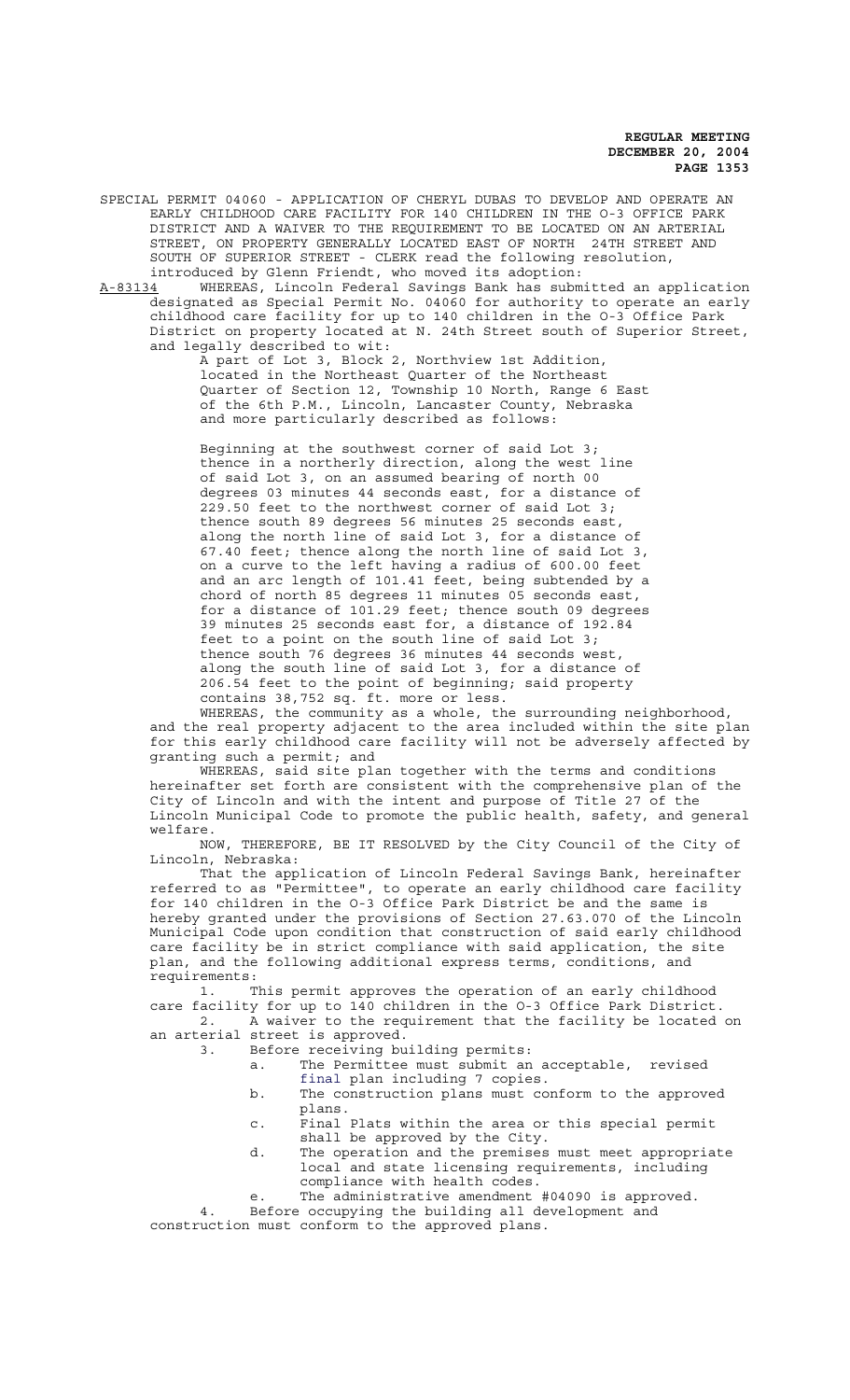> 5. All privately-owned improvements must be permanently maintained by the Permittee or an appropriately established homeowners association approved by the City Attorney.

6. The site plan approved by this permit shall be the basis for all interpretations of setbacks, yards, locations of buildings, location of parking and circulation elements, and similar matters.

7. The terms, conditions, and requirements of this resolution shall be binding and obligatory upon the Permittee and the Permittee's successors and assigns. The building official shall report violations to the City Council which may revoke the special permit or take such other action as may be necessary to gain compliance.

8. The Permittee shall sign and return the City's letter of acceptance to the City Clerk within 30 days following approval of the special permit, provided, however, said 30-day period may be extended up to six months by administrative amendment. The City Clerk shall file a copy of the resolution approving the special permit and the letter of acceptance with the Register of Deeds, filing fees therefor to be paid in advance by the Permittee.

Introduced by Glenn Friendt Seconded by Svoboda & carried by the following vote: AYES: Camp, Cook, Friendt, McRoy, Newman, Svoboda, Werner; NAYS: None.

ASSESSING THE COSTS FOR WEED CUTTINGS INCURRED BY THE CITY FROM JANUARY 1, 2004 THROUGH DECEMBER 31, 2004, AGAINST THE VARIOUS BENEFITTED PROPERTIES - CLERK read the following resolution, introduced by Glenn Friendt, who moved its adoption:<br>A-83135 BE IT RESOLVED by the City

BE IT RESOLVED by the City Council of the City of Lincoln, Nebraska that:

The costs for cutting, clearing, and removing weeds and other worthless vegetation as shown on the attached list for January 1, 2004 through December 31, 2004 be and the same are hereby assessed against the properties set opposite each amount, as shown thereon. Introduced by Glenn Friendt

Seconded by Svoboda & carried by the following vote: AYES: Camp, Cook, Friendt, McRoy, Newman, Svoboda, Werner; NAYS: None.

ADOPTING A SCHEDULE OF WASTEWATER SURCHARGE UNIT COSTS FOR CUSTOMERS OF THE LINCOLN WASTEWATER SYSTEM SUBJECT TO SAID SURCHARGE - CLERK read the following resolution, introduced by Glenn Friendt, who moved its adoption:

A-83136 WHEREAS, the City Council of Lincoln, Nebraska, is authorized under Chapter

17.60 of the Lincoln Municipal Code to establish wastewater surcharge unit costs for customers of the Lincoln Wastewater System subject to such a surcharge; and

WHEREAS, pursuant to the provisions of Sections 17.60.060 and 17.60.070 of the Lincoln Municipal Code, the Director of Public Works and Utilities has determined the unit cost to the City of removing suspended solids, of removing biochemical oxygen demand (BOD) or chemical oxygen demand (COD), and of other additional treatment required for industrial wastes flowing into the City's wastewater treatment facilities.

NOW, THEREFORE, BE IT RESOLVED by the City Council of the City of Lincoln, Nebraska:

That effective with the billing cycle commencing on January 15, 2005, and ending on February 15, 2005, the following schedule is hereby established and adopted:

The surcharge unit costs for each property discharging industrial wastes or other high strength wastewater are hereby found and determined to be as follows:

Rp = Unit BOD cost (or COD cost when used in lieu of BOD)

Eleven and seven-tenths cents per pound (\$0.117/lb.)

Rs = Unit suspended solids cost

Fifteen cents per pound (\$0.150/lb.)

 $Rx = Not applicable ( $\$0.00/lb$ .)$ 

If, in the opinion of the Director, the foregoing surcharge unit cost determination is inequitable to either the City or the users affected because of unusual economic or waste load circumstances, then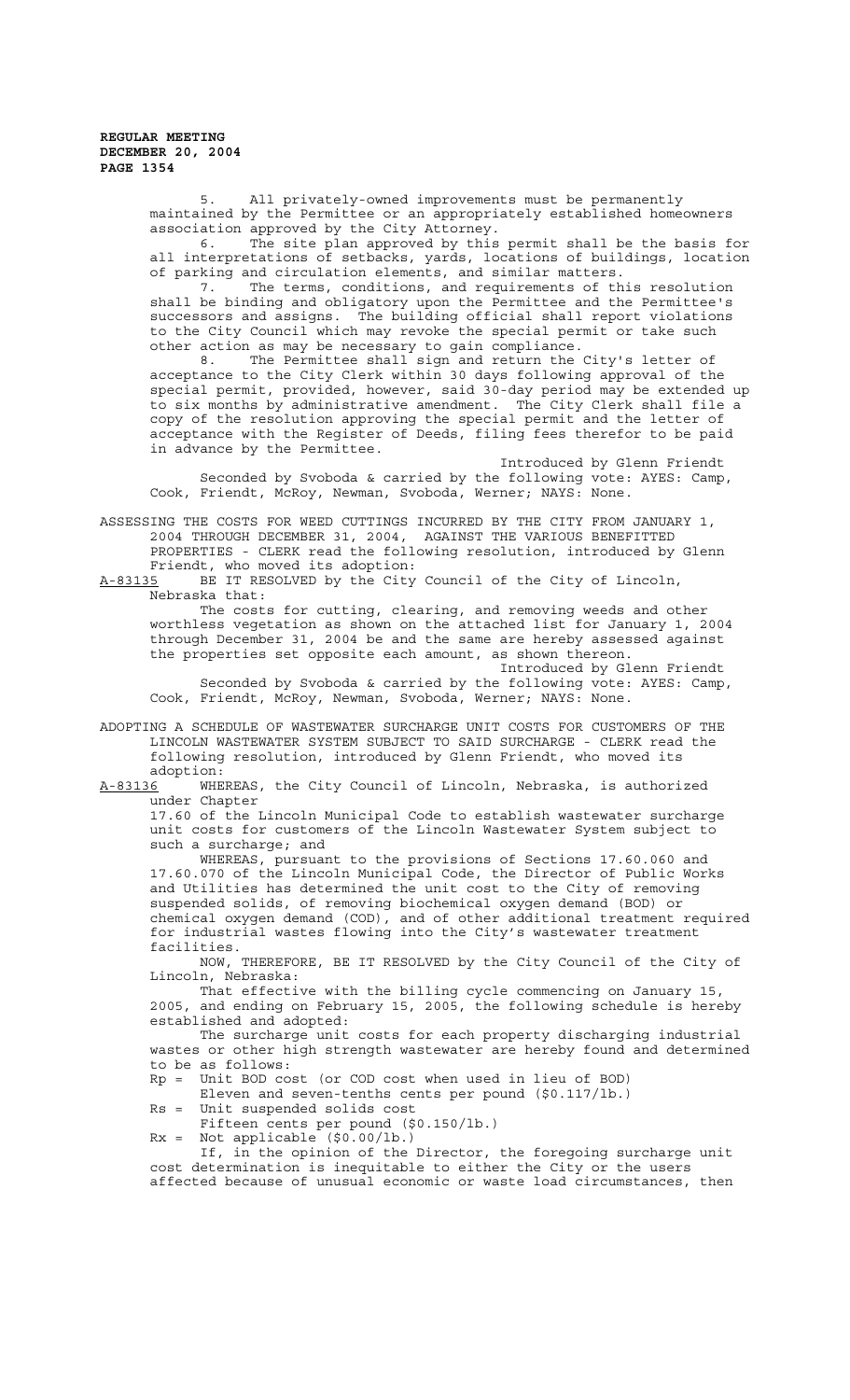the Director shall by an appropriate method determine new surcharge unit costs which more accurately reflect the actual economic and waste load impact on the wastewater system pursuant to § 17.60.070 of the Lincoln Municipal Code.

BE IT FURTHER RESOLVED that Resolution No. A-78939, adopted by the City Council on August 10, 1998, is hereby superseded.

 Introduced by Glenn Friendt Seconded by Svoboda & carried by the following vote: AYES: Camp, Cook, Friendt, McRoy, Newman, Svoboda, Werner; NAYS: None.

ACCEPTING THE STEVENS CREEK FLOODPRONE AREAS AS THE BEST AVAILABLE INFORMATION FOR LOCAL FLOOD REGULATION PURPOSES. (12/13/04 - CON'T. PUBLIC HEARING & ACTION TO 12/20/04) - PRIOR to reading:

SVOBODA Moved Amendment #3 of Bill No. 04R-322 presented by Peter Katt by adding the wording after "A", to read: excluding any final or preliminary platted or otherwise buildable lots.

Seconded by Newman & **LOST** by the following vote: AYES: Camp, Friendt, Svoboda; NAYS: Cook, McRoy, Newman, Werner.

COOK Moved Amendment #2 of Bill No. 04R-322 by amending the Stevens Creek Floodprone Areas in the vicinity of Leighton Avenue and North 84<sup>th</sup> Street as shown on the detail map attached hereto, marked as Attachment "A".

Seconded by Newman & carried by the following vote: AYES: Camp, Cook, Friendt, McRoy, Newman, Svoboda, Werner; NAYS: None.

CLERK Read the following resolution, introduced by Jonathan Cook, who moved its adoption:

A-83137 WHEREAS, on May 11, 2004 the Lincoln City Council adopted Flood Standards for New Growth Areas; and

WHEREAS, the Flood Standards for New Growth Areas identified the regulation of Floodprone Areas as determined by hydro logic and hydraulic studies completed by the City of Lincoln or other governmental agency, or other acceptable source as approved by the City where this is the best available information; and

WHEREAS, the City is a Federal Emergency Management Agency (FEMA) cooperating technical partner and has contracted with a consulting firm to develop revised floodplain mapping for Stevens Creek as a component of the Stevens Creek Watershed Basin Planning Study which is a cooperative effort of the City and the Lower Platte South Natural Resources District;

WHEREAS, a licensed engineer has certified that the work was completed in compliance with the provisions contained in FEMA's Guidelines and Specifications for Flood Hazard Mapping Partners, and the City has submitted a Flood Insurance Rate Map Physical Map Revision application to FEMA for Stevens Creek and its tributaries; and

WHEREAS, identifying the best available information is in the public interest and intended to protect the public health, safety, and welfare.

NOW, THEREFORE, BE IT RESOLVED by the City Council of the City of Lincoln, Nebraska:

That the Stevens Creek Floodprone Areas, as shown on Attachment "A", are hereby adopted as the best available information and shall be used in any circumstance where the Floodprone Area is more restrictive than the FEMA Floodplain until such time as the City of Lincoln adopts the revised FEMA Floodplain Map for Stevens Creek.

 Introduced by Jonathan Cook Seconded by Newman & carried by the following vote: AYES: Camp, Cook, Friendt, McRoy, Newman, Svoboda, Werner; NAYS: None.

# **PETITIONS & COMMUNICATIONS**

REPORT OF UNL MICROBIOLOGIST FOR WATER TESTING FOR THE MONTH OF NOVEMBER, 2004 - CLERK presented said report which was placed on file in the Office of the City Clerk.

SETTING THE HEARING DATE OF MONDAY, JANUARY 10, 2005 AT 1:30 P.M. FOR THE MANAGER APP. OF ANNETTE M. ERHART FOR GRANNETTE, INC. DBA DELRAY BALLROOM AND LOUNGE AT 817 R STREET - CLERK read the following resolution, introduced by Annette McRoy, who moved its adoption:

A-83138 BE IT RESOLVED by the City Council, of the City of Lincoln, that a hearing date is hereby set for Mon., January 10, 2005 at 1:30 p.m. or as soon thereafter as possible in the City Council Chambers, County-City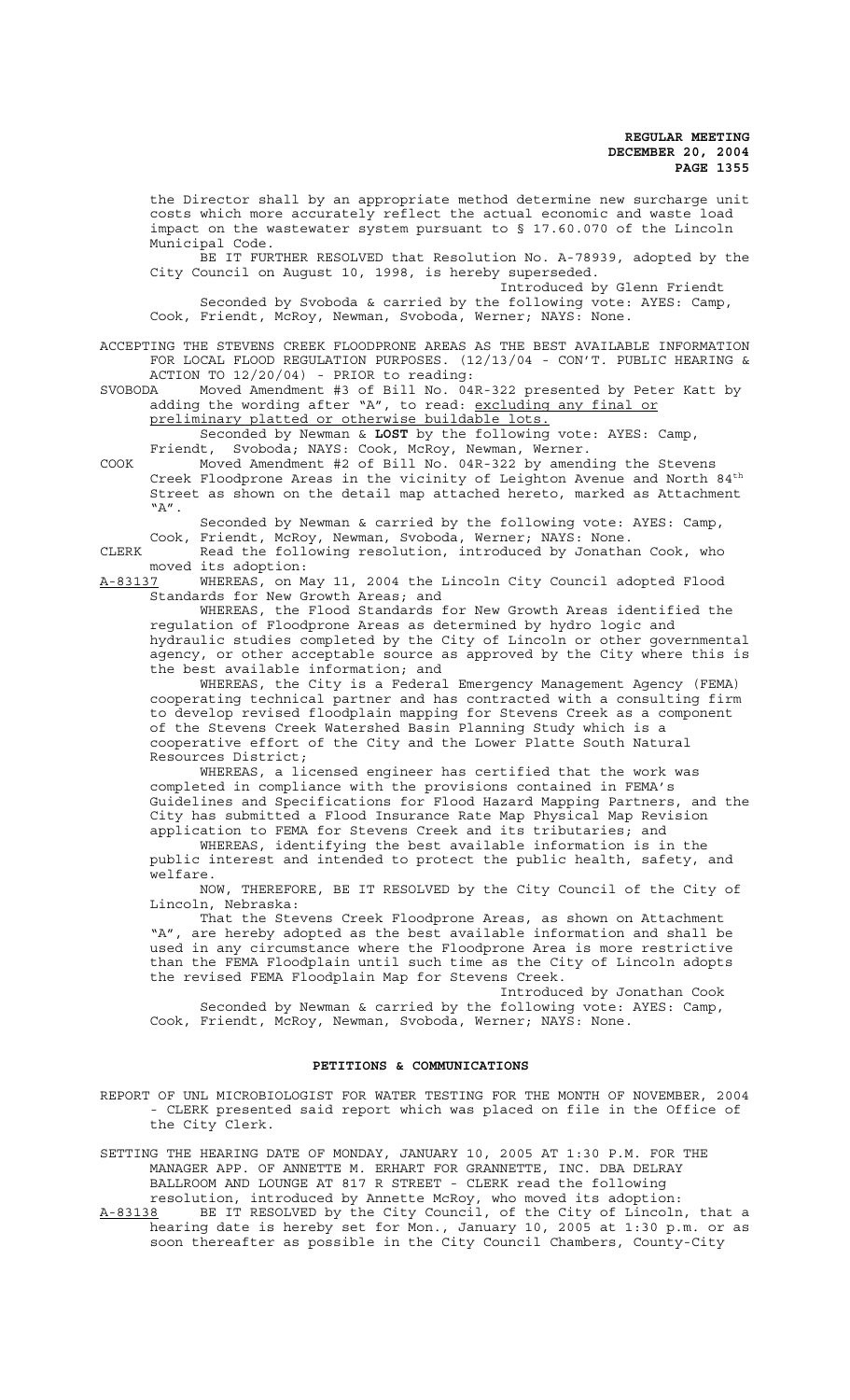Building, 555 S. 10<sup>th</sup> St., Lincoln, NE, for Man. App. of Annette M. Erhart for Grannette, Inc. dba DelRay Ballroom and Lounge at 817 R Street. If the Police Dept. is unable to complete the investigation by said time, a new hearing date will be set. Introduced by Annette McRoy Seconded by Friendt & carried by the following vote: AYES: Camp, Cook, Friendt, McRoy, Newman, Svoboda, Werner; NAYS: None.

- SETTING THE HEARING DATE OF MONDAY, JANUARY 10, 2005 AT 1:30 P.M. FOR THE APP. OF CHIPOTLE MEXICAN GRILL OF COLORADO, LLC DBA CHIPOTLE MEXICAN GRILL FOR A CLASS I LIQUOR LICENSE AT 2801 PINE LAKE ROAD, SUITE V - CLERK read the following resolution, introduced by Annette McRoy, who moved its adoption:<br><u>A-83139</u> BE IT R
- BE IT RESOLVED by the City Council, of the City of Lincoln, that a hearing date is hereby set for Mon., January 10, 2005 at 1:30 p.m. or as soon thereafter as possible in the City Council Chambers, County-City Building, 555 S. 10<sup>th</sup> St., Lincoln, NE, for App. of Chipotle Mexican Grill of Colorado, LLC dba Chipotle Mexican Grill for a Class I liquor license located at 2801 Pine Lake Road, Suite V.
	- If the Police Department is unable to complete the investigation by said time, a new hearing date will be set.

 Introduced by Annette McRoy Seconded by Friendt & carried by the following vote: AYES: Camp, Cook, Friendt, McRoy, Newman, Svoboda, Werner; NAYS: None.

- SETTING THE HEARING DATE OF MONDAY, JANUARY 10, 2005 AT 1:30 P.M. FOR THE APP. OF AYR, INC. DBA EL POTRERO FOR A CLASS I LIQUOR LICENSE AT 247 N.  $8^{\text{TH}}$ STREET - CLERK read the following resolution, introduced by Annette McRoy, who moved its adoption:
- A-83140 BE IT RESOLVED by the City Council, of the City of Lincoln, that a hearing date is hereby set for Mon., January 10, 2005 at 1:30 p.m. or as soon thereafter as possible in the City Council Chambers, County-City Building, 555 S. 10<sup>th</sup> Street, Lincoln, NE, for App. of AYR, Inc. dba El Potrero for a Class I liquor license located at 247 North  $8^{\text{th}}$  Street. If the Police Dept. is unable to complete the investigation by said time, a new hearing date will be set.

 Introduced by Annette McRoy Seconded by Friendt & carried by the following vote: AYES: Camp, Cook, Friendt, McRoy, Newman, Svoboda, Werner; NAYS: None.

#### **REPORTS OF CITY OFFICERS**

REPORT FROM CITY TREASURER OF CASH ON HAND AT THE CLOSE OF BUSINESS NOVEMBER 30, 2004 - CLERK presented said report which was placed on file in the Office of the City Clerk. **(5-21)**

# ORDINANCES - 1<sup>st</sup> READING & ASSOCIATED RESOLUTIONS

CHANGE OF ZONE 04055 - APPLICATION OF HAMPTON DEVELOPMENT FOR A CHANGE FROM H- HIGHWAY COMMERCIAL DISTRICT TO R-4 RESIDENTIAL DISTRICT ON PROPERTY GENERALLY LOCATED SOUTH OF FLETCHER AVE, EAST OF N. 14TH STREET. (IN CONNECTION W/04R-328) - CLERK read an ordinance, introduced by Annette McRoy, amending the Lincoln Zoning District Maps attached to and made a part of Title 27 of the Lincoln Municipal code, as provided by Section 27.05.020 of the Lincoln Municipal Code, by changing the boundaries of the districts established and shown thereon, the first time.

#### ORDINANCES - 3<sup>RD</sup> READING & RESOLUTIONS FOR ACTION ONLY

CHANGE OF ZONE 04045B - AMENDING CHAPTER 27.63 OF THE LINCOLN MUNICIPAL CODE RELATING TO SPECIAL PERMITS BY AMENDING SECTIONS 27.63.010, 27.63.070, 27.63.120, 27.63.130, 27.63.170, 27.63.210, 27.63.280, 27.63.400, 27.63.420, 27.63.430, 27.63.470, 27.63.530, 27.63.570, 27.63.580, AND 27.63.590 TO MODIFY PROVISIONS WITHIN SAID SECTIONS TO ALLOW SPECIAL PERMITS TO BE APPROVED BY THE PLANNING COMMISSION RATHER THAN THE CITY COUNCIL - CLERK read an ordinance, introduced by Patte Newman, amending Chapter 27.63 of the Lincoln Municipal Code relating to special permits by amending Sections 27.63.010, 27.63.070, 27.63.120, 27.63.130,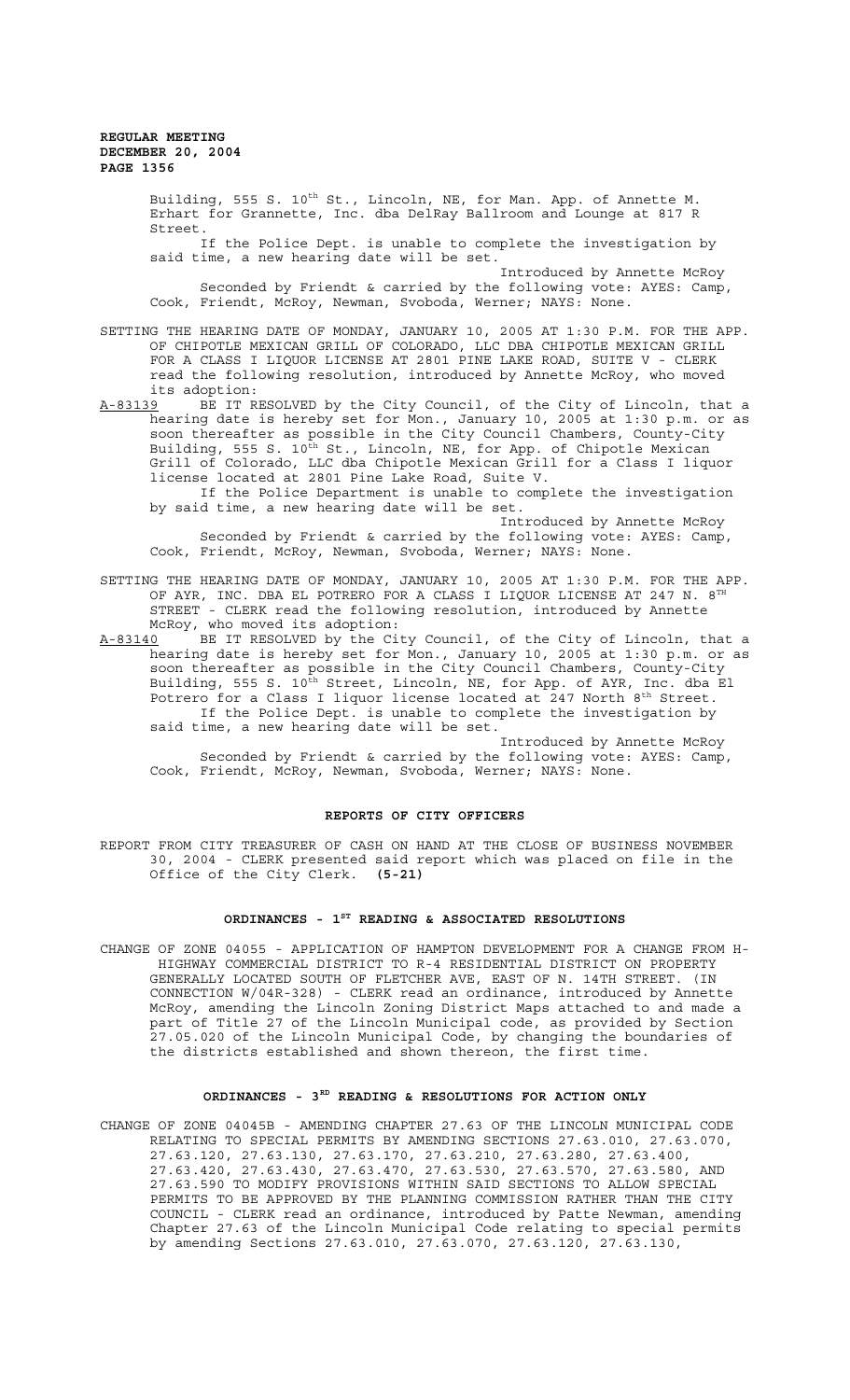27.63.170, 27.63.210, 27.63.280, 27.63.400, 27.63.420, 27.63.430, 27.63.470, 27.63.530, 27.63.570, 27.63.580, and 27.63.590 to modify provisions within said sections to allow special permits to be approved by the Planning Commission rather than the city council, the third time.<br>NEWMAN Moved to pass the ordinance as read

Moved to pass the ordinance as read. Seconded by Cook & carried by the following vote: AYES: Camp, Cook, Friendt, McRoy, Newman, Svoboda, Werner; NAYS: None. The ordinance, being numbered **#18480** recorded in Ordinance Book 202,Page

CHANGE OF ZONE 04045C - AMENDING CHAPTER 27.65 OF THE LINCOLN MUNICIPAL CODE

RELATING TO COMMUNITY UNIT PLANS BY AMENDING SECTION 27.65.020 TO AMEND THE GENERAL REQUIREMENTS TO GRANT THE PLANNING COMMISSION AUTHORITY TO APPROVE THE SPECIAL PERMIT AND TO ALLOW THE PLAN TO PROPOSE MODIFICATIONS TO THE HEIGHT AND AREA REGULATIONS OF THE DISTRICT IN WHICH THE COMMUNITY UNIT PLAN IS LOCATED; BY AMENDING SECTION 27.65.030 TO ELIMINATE REFERENCES TO CITY COUNCIL APPROVAL OF COMMUNITY UNIT PLANS, ESTABLISHING STANDARDS FOR THE PLANNING COMMISSION TO FOLLOW IN APPROVING OR DENYING AN APPLICATION FOR A COMMUNITY UNIT PLAN, AND PROVIDING FOR AN APPEAL FROM THE PLANNING COMMISSION'S DECISION TO THE CITY COUNCIL BY AN AGGRIEVED PARTY; BY REPEALING SECTION 27.65.040 TO ELIMINATE CITY COUNCIL FINAL ACTION ON THE APPLICATION; BY AMENDING SECTION 27.65.050 TO REVISE PROVISIONS REGARDING DEVELOPMENT OF THE COMMUNITY UNIT PLAN AFTER ITS APPROVAL; BY AMENDING SECTION 27.65.060 TO GRANT THE PLANNING DIRECTOR LIMITED AUTHORITY TO APPROVE MINOR INCREASES IN THE NUMBER OF DWELLING UNITS AND TO APPROVE MINOR INTERNAL CHANGES TO THE APPLICABLE SETBACK, YARD OR HEIGHT REQUIREMENTS WITHIN A COMMUNITY UNIT PLAN; BY AMENDING SECTION 27.65.070 TO DELETE THE NEED FOR THE CITY CLERK TO SIGN A CERTIFICATE SHOWING APPROVAL OR DISAPPROVAL BY THE CITY COUNCIL; BY AMENDING SECTION 27.65.090 TO ALLOW THE PLANNING COMMISSION TO MODIFY PARKING REQUIREMENTS UNDER SPECIFIED CONDITIONS - PRIOR to reading:

COOK Moved amendment #2 to Bill No. 04-187 by: 1. on page 9, line 18, reinsert the stricken language; after the reinserted word "units" insert the following phrase: ", except that in community unit plans containing more than five acres," and change the "M" in the word "minor" from uppercase to lowercase. 2. On page 10, lines 4 and 5, delete the phrase "for lots along the perimeter of the community unit plan."; insert the following phrase before the word "Minor": ", except that in community unit plans containing more than five acres."; and change the "M" in minor from uppercase to lowercase.

Seconded by Friendt & carried by the following vote: AYES: Camp, Cook, Friendt, McRoy, Newman, Svoboda, Werner; NAYS: None.

CLERK Read an ordinance, introduced by Patte Newman, amending Chapter 27.65 of the Lincoln Municipal Code relating to community unit plans by amending Section 27.65.020, 27.65.030, 27.65.050, 27.65.060, 27.65.070, 27.65.090, and repealing Section 27.65.040, 27.65.020, 27.65.030, 27.65.050, 27.65.060, 27.65.070, 27.65.090, the third time.

NEWMAN Moved to pass the ordinance as amended. Seconded by McRoy & carried by the following vote: AYES: Camp, Cook, Friendt, McRoy, Newman, Svoboda, Werner; NAYS: None. The ordinance, being numbered **#18481**, is recorded in Ordinance Book 202, Page

CHANGE OF ZONE 04072A - AMENDING SECTION 27.63.025 OF THE LINCOLN MUNICIPAL CODE TO ALLOW CITY COUNCIL MEMBERS TO APPEAL THE DECISION OF THE PLANNING COMMISSION ON SPECIAL PERMITS - CLERK read an ordinance, introduced by Jonathan Cook, amending Section 27.63.025 of the Lincoln Municipal Code to allow the City Council members to appeal Planning Commission decisions on special permits; and repealing Section 27.63.025 of the Lincoln Municipal Code as hitherto existing, the third time.

COOK Moved to pass the ordinance as read. Seconded by Friendt & carried by the following vote: AYES: Camp, Cook, Friendt, McRoy, Newman, Svoboda, Werner; NAYS: None. The ordinance, being numbered **#18482**, is recorded in Ordinance Book 202, Page

MISC. NO. 04009 - AMENDING CHAPTER 3.35 OF THE CITY OF LINCOLN DESIGN STANDARDS FOR COMMUNITY UNIT PLANS TO SIMPLIFY THE DENSITY CALCULATION AND AMEND THE CLUSTER DENSITY - CLERK read the following resolution, introduced by Patte Newman, who moved its adoption:

A-83141 WHEREAS, the City of Lincoln has previously adopted the City of Lincoln Design Standards by Resolution No. A-80518; and WHEREAS, a text change to the Design Standards is necessary to

amend Chapter 3.35 - Design Standards for Community Unit Plans, to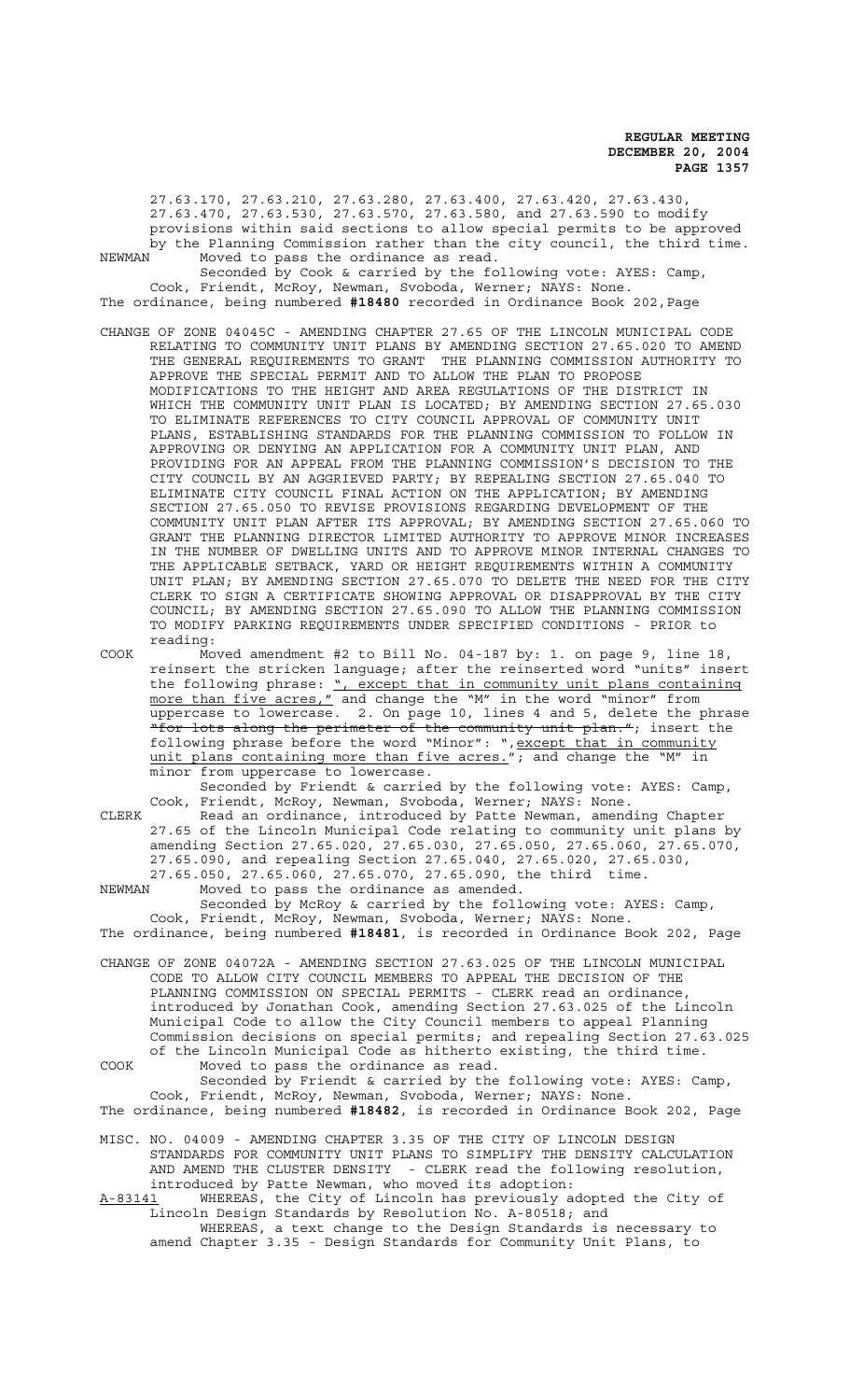revise Section 1 to simplify the density calculation and to increase the cluster density in the R-3 and R-4 Zoning Districts; and to repeal Chapter 3.70 - Design Standards for Corporate Office Park Planned Unit Developments.

NOW, THEREFORE, BE IT RESOLVED by the City Council of the City of Lincoln, Nebraska:

1. That Chapter 3.35 of the City of Lincoln Design Standards, adopted by the City Council on November 6, 2000 by Resolution No. A-80518, be and the same is hereby amended to read as shown on Attachment "A" which is attached hereto and incorporated herein by reference.

2. That Chapter 3.70 - Design Standards for Corporate Office Park Planned Unit Developments is hereby repealed in its entirety. Introduced by Patte Newman

Seconded by Friendt & carried by the following vote: AYES: Camp, Cook, Friendt, McRoy, Newman, Svoboda, Werner; NAYS: None.

STREET NAME CHANGE 04009 - RENAMING THE OLD SOUTH 84TH STREET PAVEMENT AS WATER TOWER COURT, GENERALLY LOCATED AT SOUTH 84TH AND PINE LAKE ROAD - CLERK read an ordinance, introduced by Jonathan Cook, changing the name of old South  $84^{\text{th}}$  Street to Water Tower Court located near the new  $84^{\text{th}}$ Street alignment and Pine Lake Road, as recommended by the Street Name Committee, the third time.

COOK Moved to pass the ordinance as read.

Seconded by McRoy & carried by the following vote: AYES: Camp, Cook, Friendt, McRoy, Newman, Svoboda, Werner; NAYS: None. The ordinance, being numbered **#18483**, is recorded in Ordinance Book 202, Page

CHANGE OF ZONE 04072B - AMENDING SECTION 27.80.025 OF THE LINCOLN MUNICIPAL CODE TO CHANGE THE FEE STRUCTURE FOR AN APPLICATION FOR A PLANNED UNIT DEVELOPMENT - CLERK read an ordinance, introduced by Jonathan Cook, amending Section 27.80.025 of the Lincoln Municipal Code to change the fee structure for an application for a planned unit development; and repealing Section 27.80.025 of the Lincoln Municipal Code as hitherto existing, the third time.

COOK Moved to pass the ordinance as read. Seconded by Svoboda & carried by the following vote: AYES: Camp, Cook, Friendt, McRoy, Newman, Svoboda, Werner; NAYS: None.

The ordinance, being numbered **#18484**, is recorded in Ordinance Book 202, Page

CHANGE OF ZONE 04069 - AMENDING SECTION 27.69.035(B)(8) TO REQUIRE THAT NO OFF-PREMISES SIGNS SHALL BE LOCATED WITHIN 660 FEET OF INTERSTATE 80 AND INTERSTATE 180 - CLERK read an ordinance, introduced by Jonathan Cook, amending Section 27.69.035 of the Lincoln Municipal Code to require that no off-premises signs shall be located within 660 feet of Interstate 80 and Interstate 180; and repealing Section 27.69.035 of the Lincoln Municipal Code as hitherto existing, the third time.

COOK Moved to pass the ordinance as read. Seconded by McRoy & carried by the following vote: AYES: Cook, McRoy, Newman, Werner; NAYS: Camp, Friendt, Svoboda.

The ordinance, being numbered **#18485**, is recorded in Ordinance Book 202, Page

# **RECONSIDERATION OF MOTION TO PLACE ON PENDING**

AMENDING CHAPTER 2.76 OF THE LINCOLN MUNICIPAL CODE TO DELETE REFERENCES AND PROVISIONS RELATING TO PAY RANGES PREFIXED BY THE LETTER "M" AND TO ADD LEAVE OF ABSENCE WITHOUT PAY PROVISIONS RELATING TO A REGULAR, CLASSIFIED EMPLOYEE WHO LEAVES HIS OR HER POSITION TO ACCEPT APPOINTMENT TO A POSITION WITH A PAY RANGE PREFIXED BY "DSS" AND THE STATUS OF THAT EMPLOYEE SHOULD HE OR SHE RETURN TO THE CLASSIFIED SERVICE - PRIOR to reading:

CAMP Moved to reconsider motion to place Bill No. 04-215 on Pending. Seconded by Cook & carried by the following vote: AYES: Camp, Cook, Friendt, McRoy, Newman, Svoboda, Werner; NAYS: None.

COOK Moved Amendment No 2 (a) on page 1, lines 3, through 6, delete the following language: amending Section 2.76.400 to add leave of absence without pay provisions relating to a regular, classified employee who leaves his or her position to accept appointment to a position with a pay range prefixed by "DSS" and the status of that employee should he or she return to the classified service; (b) On page 1, line 7, add the word "<u>and</u>" between 2.76.160 and 2.76.395, and delete the phrase "and 2.76.400". (c) On pages 6 and 7, delete Section 4 of the ordinance in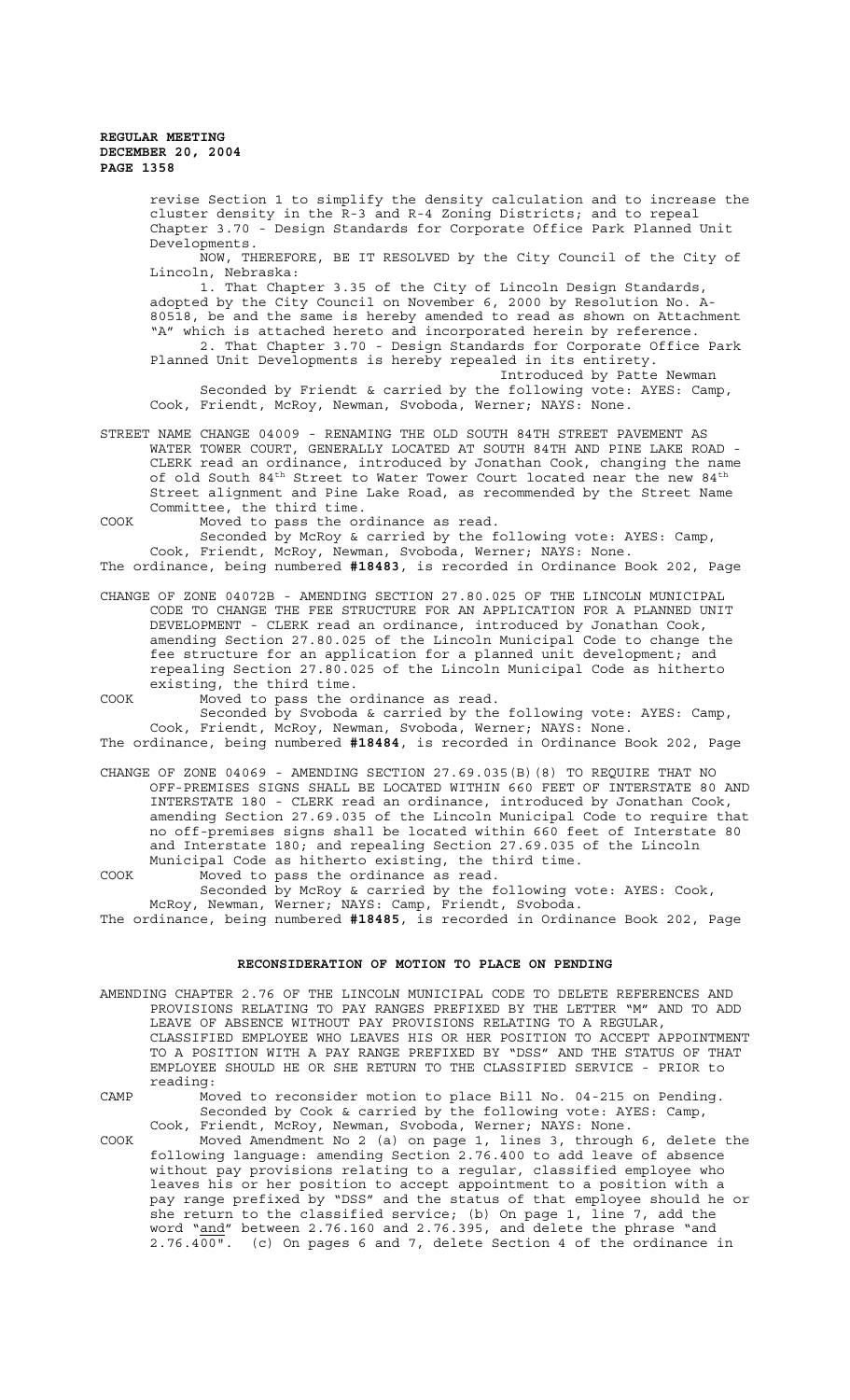|       | its entirety:                                                                                                                               |
|-------|---------------------------------------------------------------------------------------------------------------------------------------------|
|       | Section 4. That Section 2.76.400 of the Lincoln Municipal Code be                                                                           |
|       | <del>amended to read as follows:</del>                                                                                                      |
|       | <del>2.76.400</del><br>Leaves of Absence Without Pay.                                                                                       |
|       | Leave of absence without pay may be<br>(a)                                                                                                  |
|       | granted to employees, except temporary or seasonal employees, for a                                                                         |
|       | period not to exceed three months by a department head, except that for                                                                     |
|       | leaves in excess of thirty calendar days, the approval of the director                                                                      |
|       | must also be obtained. Leaves of absence without pay shall not be                                                                           |
|       | granted until all applicable leave balances have been exhausted, with                                                                       |
|       | the exception of leaves for military, travel, or study.                                                                                     |
|       | A department head, with the approval                                                                                                        |
|       | of the director, may grant such employee leave of absence without pay                                                                       |
|       | for a period not to exceed one year for travel or study. Such leave                                                                         |
|       | shall be granted only when it will not result in undue prejudice to the                                                                     |
|       | interests of the city as an employer beyond any benefits to be realized.                                                                    |
|       | No leave without pay shall be granted except upon written request of the                                                                    |
|       | employee. No such leave shall be granted primarily in the interests of                                                                      |
|       | the employee except in the case of one who has shown by record of                                                                           |
|       | service or by other evidence to be of more than average value to the                                                                        |
|       | city and whose service it is desirable to retain even at such sacrifice.                                                                    |
|       | Failure on the part of an employee on leave to report promptly at its                                                                       |
|       | expiration, without good cause, shall be considered as a resignation.                                                                       |
|       |                                                                                                                                             |
|       | A reqular, classified employee who<br>$\Theta$                                                                                              |
|       | left or who leaves his or her position to accept appointment to a<br>position with a pay range prefixed by "DSS" shall be granted a leave   |
|       |                                                                                                                                             |
|       | without pay from the classified position and shall be paid pursuant to                                                                      |
|       | the provisions of Chapter 2.78. At any time upon terminating the                                                                            |
|       | appointed position, the employee shall be allowed to return to the same                                                                     |
|       | or a comparable position to that which was previously held in the                                                                           |
|       | classified service, provided the employee has not been subject to                                                                           |
|       | discipline for cause pursuant to Section 2.76.445. The employee shall<br>normally be paid at the rate of pay received prior to the leave of |
|       |                                                                                                                                             |
|       | absence, as adjusted by any annual increases.                                                                                               |
|       | (d) On page 8, line 1, add the word " $and''$ between 2.76.160 and 2.76.395,                                                                |
|       | and delete the phrase "and 2.76.400". (e) On page 8 lines 1 and 3,                                                                          |
|       | respectively, renumber Section 5 as Section 4, and renumber Section 6 as                                                                    |
| CLERK | Section 5.                                                                                                                                  |
|       | Seconded by Friendt & carried by the following vote: AYES: Camp,                                                                            |
|       | Cook, Friendt, McRoy, Newman, Svoboda, Werner; NAYS: None.                                                                                  |
|       | Read an ordinance, introduced by Jon Camp, amending Chapter 2.76                                                                            |
|       | of the Lincoln Municipal Code relating to the City's Personnel System by                                                                    |
|       | amending Sections 2.76.155, 2.76.160, and 2.76.395 to delete references                                                                     |
|       | and provisions relating to pay ranges prefixed by the letter "M";                                                                           |
|       | amending Section 2.76.400 to add leave of absence without pay provisions                                                                    |
|       | relating to a regular, classified employee who leaves his or her                                                                            |
|       | position to accept appointment to a position with a pay range prefixed                                                                      |
|       | by "DSS" and the status of the employee should he or she return to the                                                                      |
|       | classified service; and repealing Sections 2.76.155, 2.76.160, 2.76.395,                                                                    |
|       | and 2.76.400 of the Lincoln Municipal Code as hitherto existing, the                                                                        |

third time. CAMP Moved to pass the ordinance as amended. Seconded by Cook & carried by the following vote: AYES: Camp,

Cook, Friendt, McRoy, Newman, Svoboda, Werner; NAYS: None. The ordinance, being numbered **#18486**, is recorded in Ordinance Book 202, Page

# **MISCELLANEOUS BUSINESS**

# **PENDING -**

VACATION NO. 03023 - VACATING THE NORTH 10 FEET OF Q STREET RIGHT-OF-WAY ADJACENT TO LOTS 7, 8, AND 9, BLOCK 30, ORIGINAL PLAT OF LINCOLN, GENERALLY LOCATED AT 8TH AND Q STREETS - PRIOR to reading: COOK Moved to Withdraw Bill No. 04-166.

Seconded by Svoboda & carried by the following vote: AYES: Camp, Cook, Friendt, McRoy, Newman, Svoboda, Werner; NAYS: None. The ordinance, having been **WITHDRAWN**, was assigned the File **#38-4495** & was placed on file in the Office of the City Clerk.